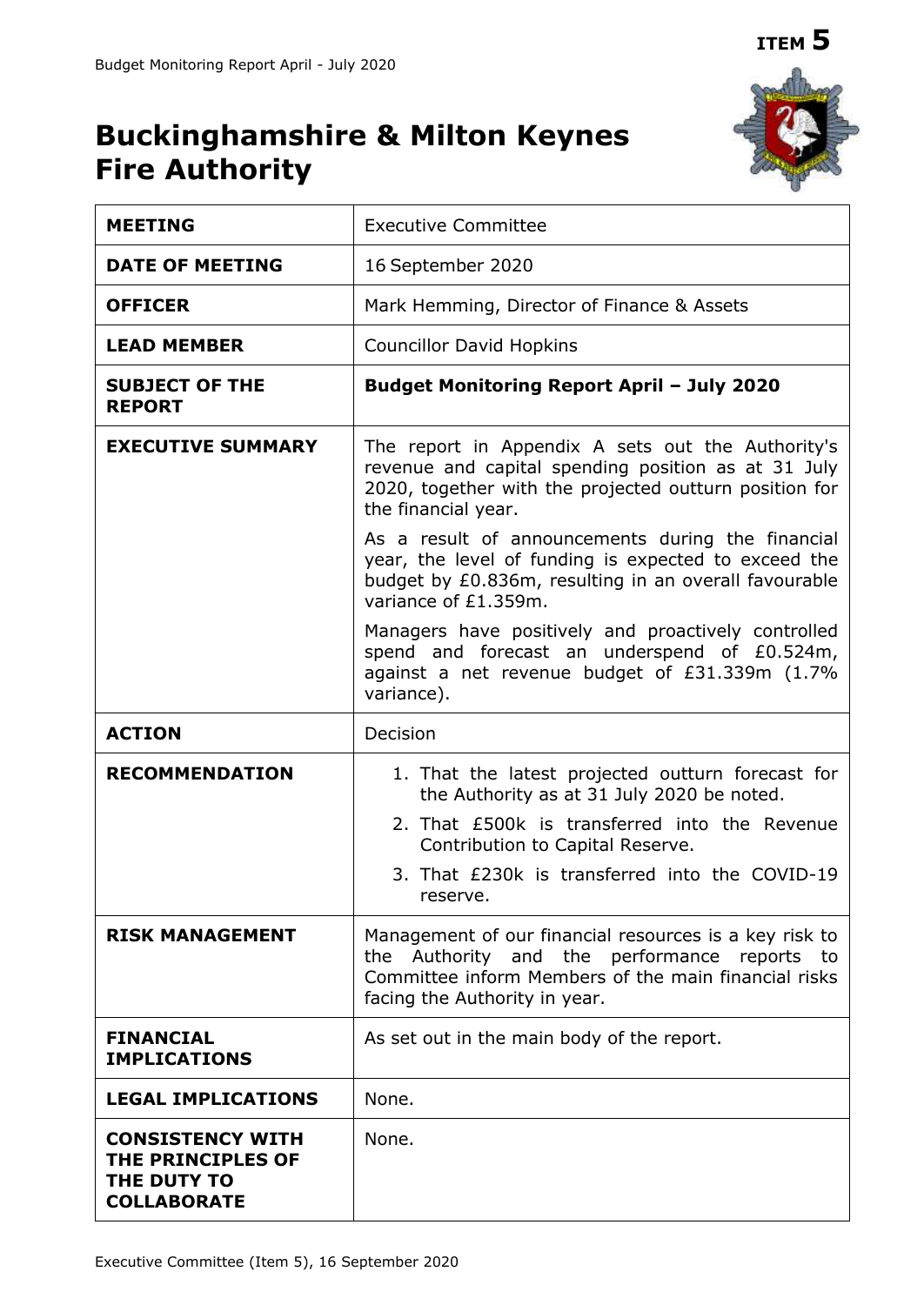| <b>HEALTH AND SAFETY</b>                                   | None.                                                                                                                                                                                                                                  |
|------------------------------------------------------------|----------------------------------------------------------------------------------------------------------------------------------------------------------------------------------------------------------------------------------------|
| <b>EQUALITY AND</b><br><b>DIVERSITY</b>                    | None.                                                                                                                                                                                                                                  |
| <b>USE OF RESOURCES</b>                                    | As set out in the main body of the report.                                                                                                                                                                                             |
| <b>PROVENANCE SECTION</b><br>&<br><b>BACKGROUND PAPERS</b> | <b>Background</b><br>Medium Term Financial Plan 2020/21 to 2024/25, Fire<br>Authority Meeting 12 February 2020 (see pages 61-<br>$80$ :<br>https://bucksfire.gov.uk/documents/2020/03/120220<br>item7c medium term financial plan.pdf/ |
|                                                            |                                                                                                                                                                                                                                        |
| <b>APPENDICES</b>                                          | Appendix A - Budget Monitoring Report April - July<br>2020                                                                                                                                                                             |
| <b>TIME REQUIRED</b>                                       | 10 Minutes                                                                                                                                                                                                                             |
| <b>REPORT ORIGINATOR</b><br><b>AND CONTACT</b>             | Asif Hussain<br>ahussain@bucksfire.gov.uk<br>01296 744421                                                                                                                                                                              |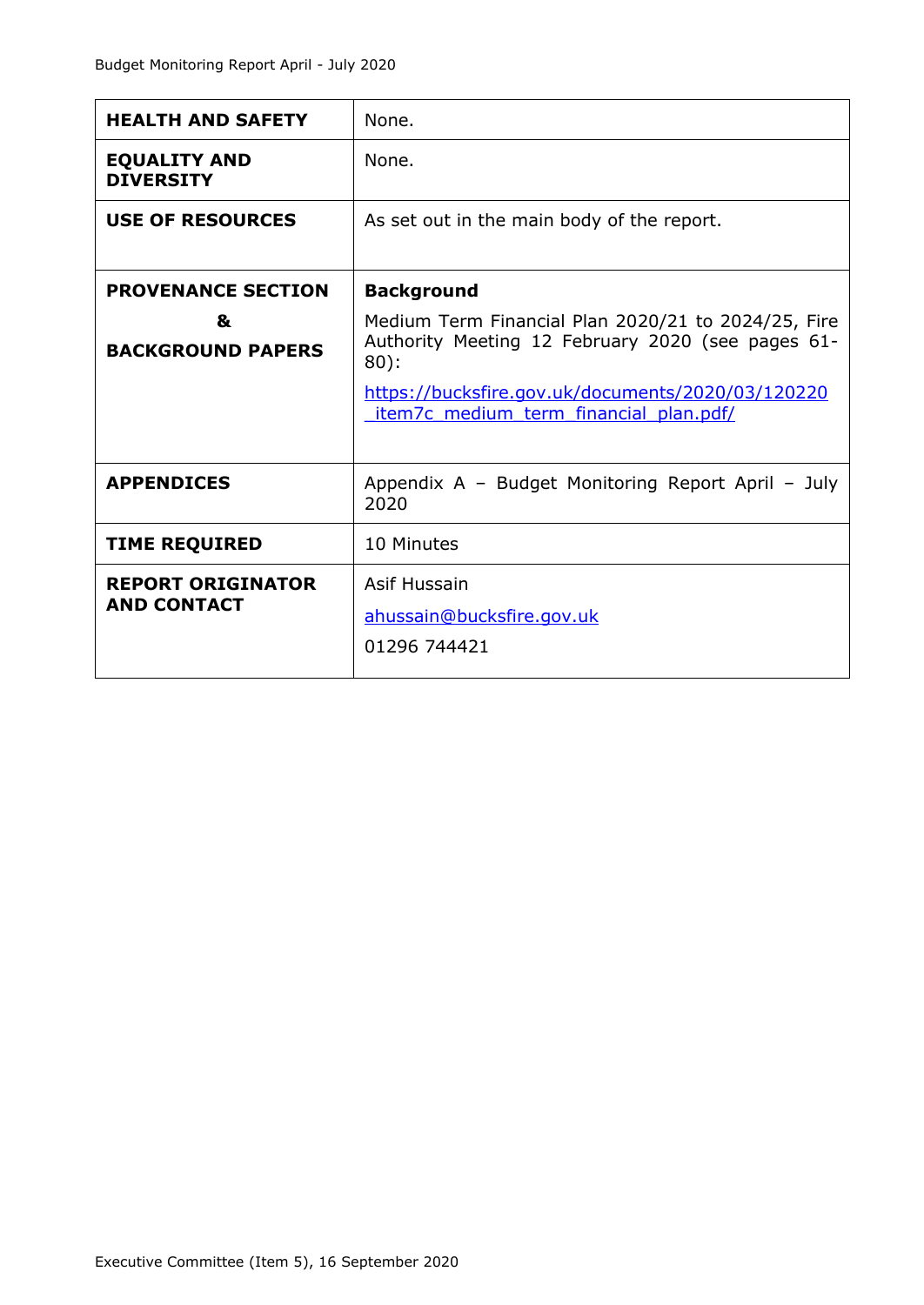#### **1. Revenue Forecasts by Service Area**

Table 1 shows the budget and actual expenditure for each Directorate as at the end of July 2020. The budget of £31.339m compared to the forecast outturn of £30.816m gives a forecast yearend underspend of £0.524m. Furthermore, the level of funding is showing a favourable variance of £0.836m which has resulted in a net overall underspend of £1.359m.

The largest variance in expenditure relates to Delivery, Corporate Development & Planning due to underspends seen within direct employee costs shown in Table 2.

An additional £0.836m of funding is expected to be received during the year, which relates to COVID-19 funding (£0.606m) and protection funding (£0.230m).

#### **Table 1**

| <b>Directorate</b>            | <b>Total Budget</b> | <b>Actual Year to</b><br>Date | <b>Forecast</b><br><b>Outturn</b> | <b>Projected Year</b><br><b>End Variance</b> |
|-------------------------------|---------------------|-------------------------------|-----------------------------------|----------------------------------------------|
|                               |                     |                               |                                   |                                              |
| Corporate Core                | 1,495,270           | 514,730                       | 1,515,238                         | 19,968                                       |
| Finance & Assets              | 6,052,482           | 2,169,694                     | 6,068,469                         | 15,987                                       |
| People & Organisation Dev.    | 1,078,710           | 298,730                       | 1,031,642                         | $-47,068$                                    |
| Delivery, Corp. Dev. Planning | 20,808,240          | 6,245,333                     | 20,292,246                        | $-515,994$                                   |
| Statutory Acc. & Contingency  | 1,904,710           | 90,842                        | 1,908,250                         | 3,540                                        |
| <b>Total Expenditure</b>      | 31,339,412          | 9,319,329                     | 30,815,845                        | $-523,567$                                   |
| <b>Total Funding</b>          | $-31,339,412$       | $-12,026,290$                 | $-32,175,223$                     | $-835,811$                                   |
| <b>Net Position</b>           | o                   | $-2,706,962$                  | $-1,359,378$                      | $-1,359,378$                                 |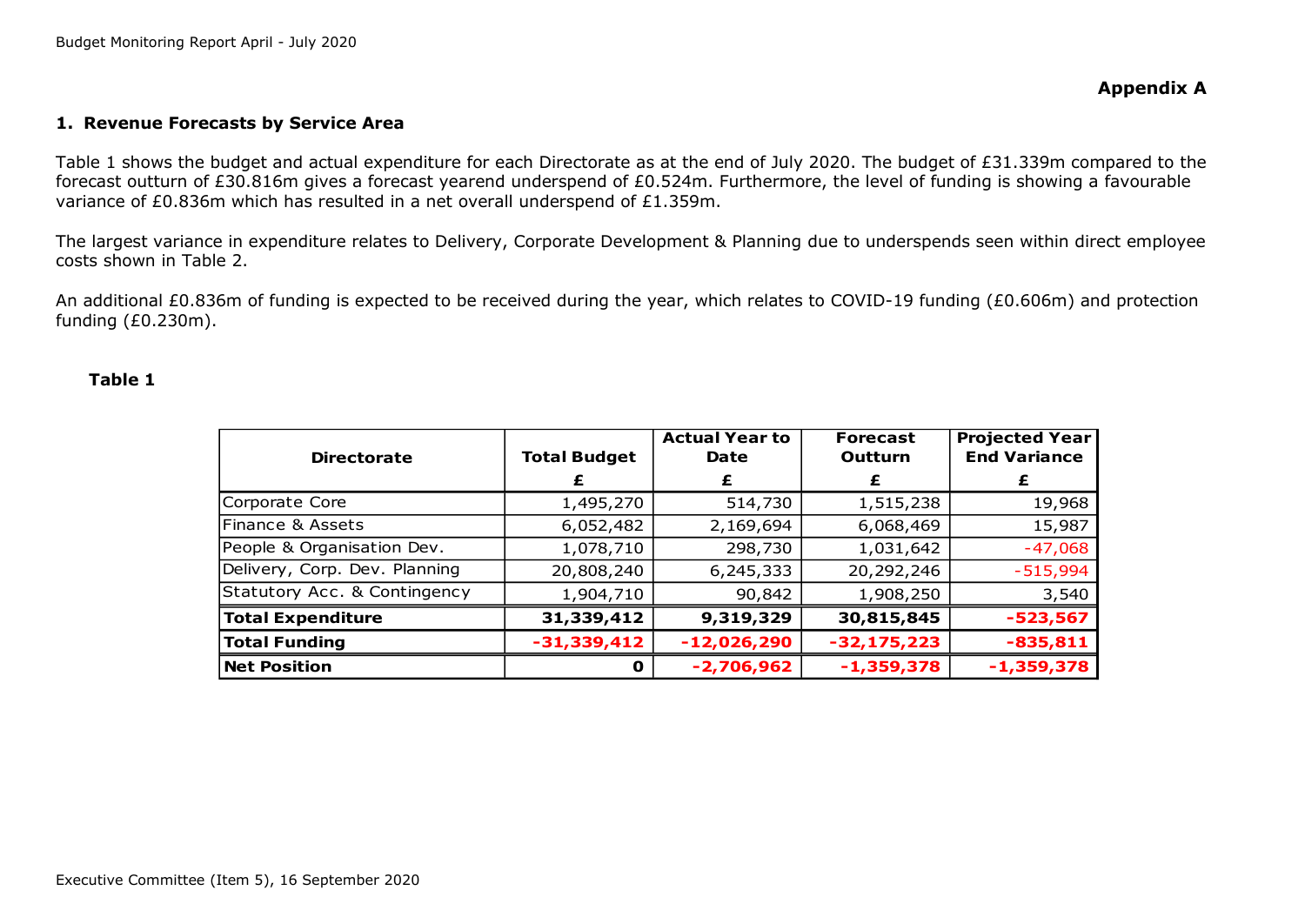# **Variance by Directorate**

**Corporate Core £0.020m over** – An underspend of £0.032m within Legal & Governance predominantly relates to projected underspend in legal costs and consultation with public (in relation to public safety plan). This is offset by overspends of £0.052m within Corporate Management relating to unachievable interest on investments as well as additional audit fees not budgeted for.

**Finance & Assets £0.016m over –** Most of the overspend is seen within West Ashland revenue costs which are expected to be recovered via services charges to other organisation's sharing the facilities which are currently not reflected in the forecast. This is offset by an underspend attributable to employee costs as a result of vacant positions throughout the directorate, which have either since been filled or where recruitment has been delayed due to COVID-19. In addition to this, due to the COVID-19 outbreak, our fuel supplier has provided free fuel for emergency vehicles which has resulted in additional underspend in fuel costs.

**People & Organisational Development (POD) £0.047m under -** The underspend is due to an employee being on maternity leave and the duties of the role will be shared within the existing team. Furthermore, not all employees taking part in the LGPS pension scheme has also contributed to the underspend.

**Delivery, Corporate Development & Planning £0.516m under -** The overall underspend for the directorate is primarily due to Wholetime posts which are not top of pay scale and as a result of new recruits joining the 2015 pension scheme which has lower employer contributions than the 1992 pension scheme. Despite reducing the budgeted On-Call establishment for 2020-21, On-call firefighter employment is still below budgeted establishment levels. There is an on-going recruitment drive to recruit on-call posts which should reduce the underspend in the future.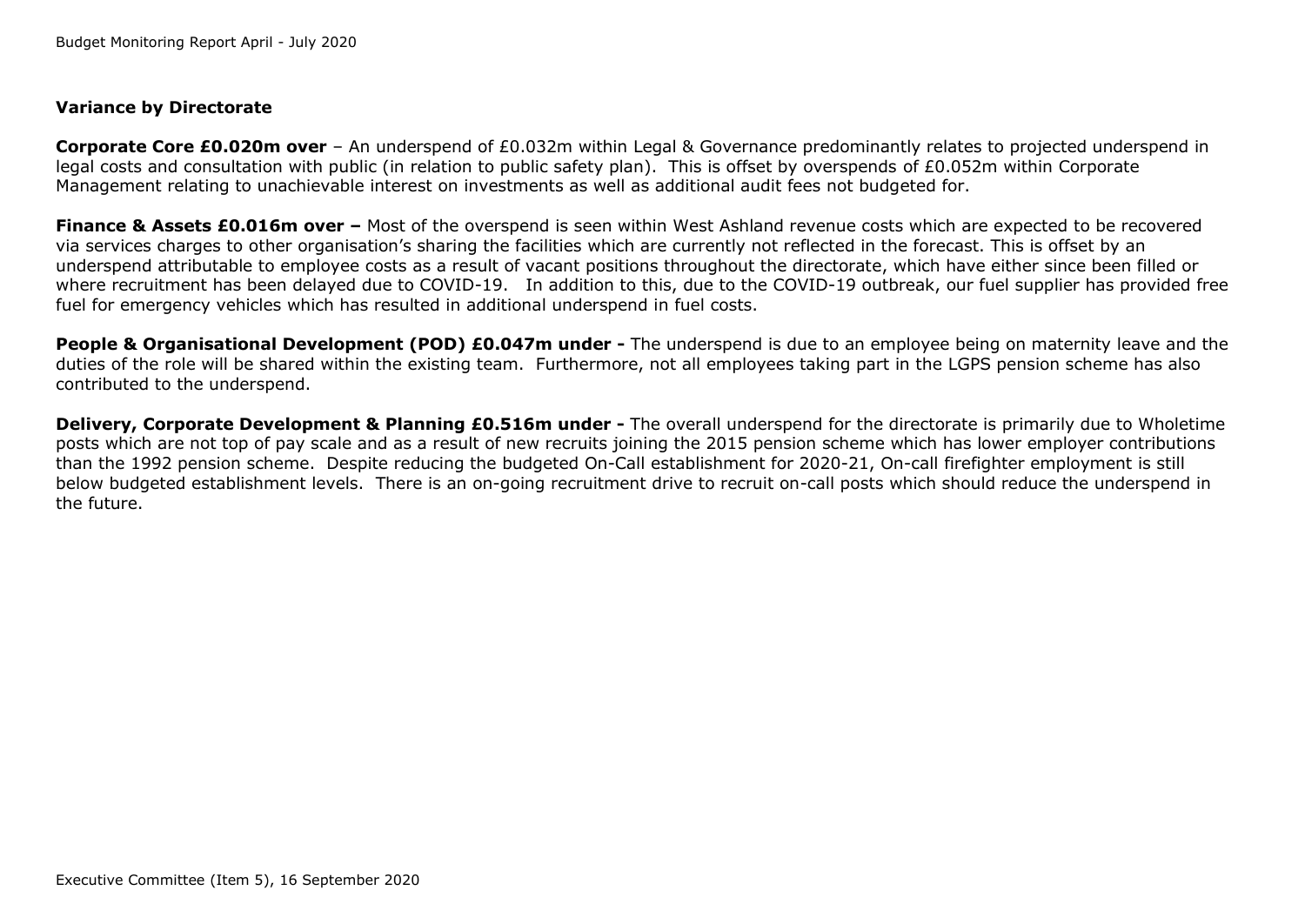#### **2**. **Direct Employee Variances**

**Table 2** shows the breakdown of all the favourable (-) and adverse (+) variances for each sub-heading within the direct employees subjective as at the end of July 2020.

| <b>Subjective</b>  | <b>Salary</b> | <b>Allowances</b> | NI<br>£   | <b>Pension</b> | <b>Total</b> |
|--------------------|---------------|-------------------|-----------|----------------|--------------|
| Wholetime          | $-90,100$     | $-50,868$         | 92,306    | $-286,679$     | $-335,341$   |
| On-Call            | $-26,022$     | $-167,920$        | 26,925    | $-47,248$      | $-214,265$   |
| Support            | $-280,446$    |                   | $-30,661$ | $-89,481$      | $-400,588$   |
| Technicians        | $-11,705$     |                   | $-6,247$  | $-3,547$       | $-21,499$    |
| Sessional          | $-12,000$     | 3,203             | 946       |                | $-7,851$     |
| Agency             | 64,235        |                   |           |                | 64,235       |
| <b>Grand Total</b> | $-356,038$    | $-215,585$        | 83,269    | $-426,955$     | $-915,309$   |

**Wholetime** – Currently projecting an underspend of £0.335m predominantly within pensions, which relates to new recruits joining the 2015 scheme and replacing existing post holders who may have been on a 1992 scheme which have higher employer contributions. With the Sargeant remedy still to be finalised, there is uncertainty on the impact that this will have on employer pension contributions and therefore the current budget reflects a mix of establishment posts on the 1992 and 2015 pension schemes.

**On Call** – Underspends predominantly seen within allowances which is based on activity/training to date.

**Support Staff** – There is a forecast net underspend on support staff budgets across the directorates due to a delay in recruitment caused by the COVID-19 pandemic.

Agency Staff – Agency staff have been used to partly cover interim vacancies within support staff roles and this offsets the underspend on support staff.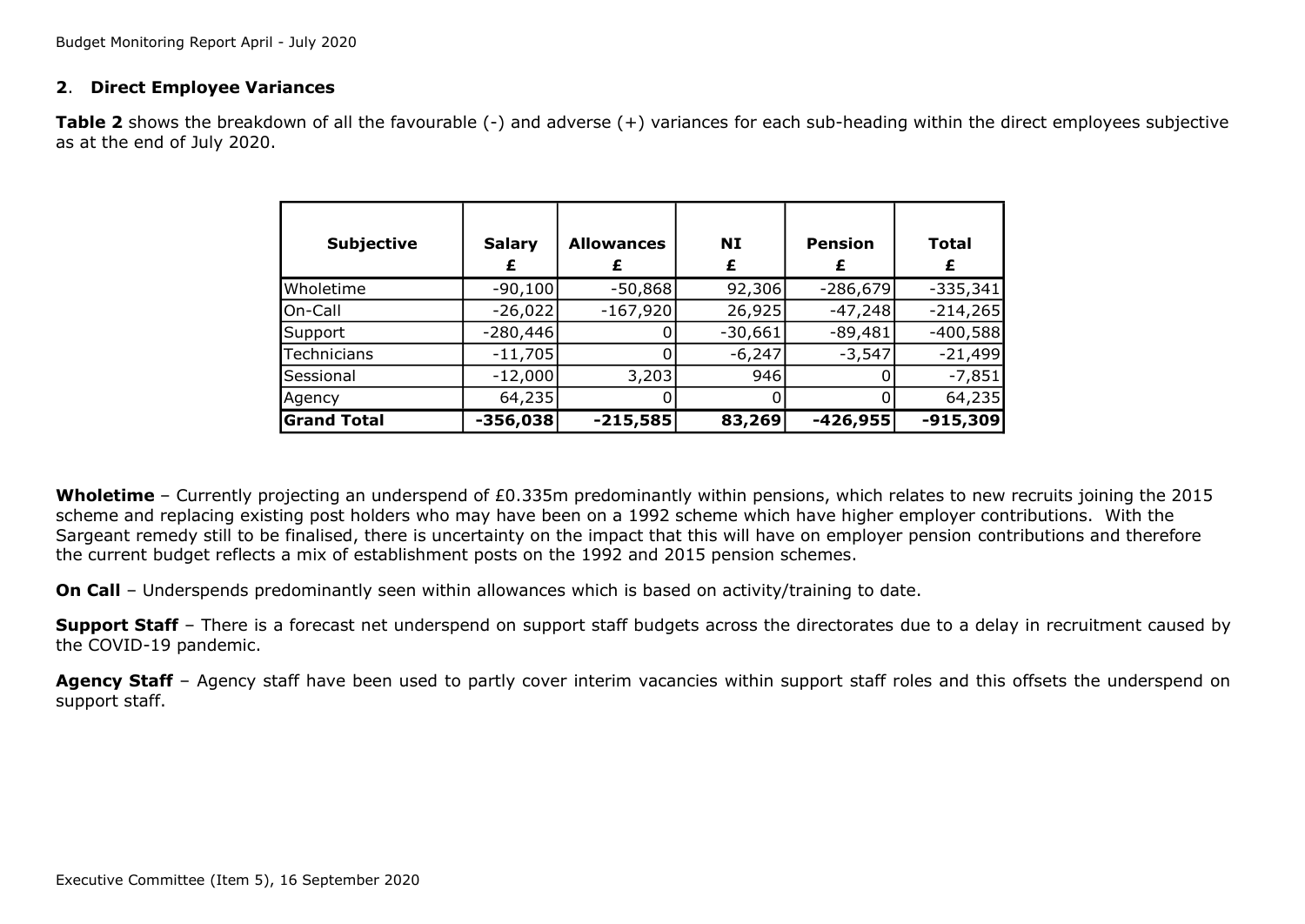# **3. COVID-19 Spend Analysis**

### **Table 3**

| <b>Subjective</b>    | <b>Actuals</b> | <b>Forecast</b> |
|----------------------|----------------|-----------------|
| Staffing Costs*      | 77,908         | 163,351         |
| Protective Equipment | 54,061         | 151,313         |
| <b>Other Costs</b>   | 30,602         | 53,213          |
| Loss of Income       | 4,794          | 7,265           |
| <b>Total</b>         | 167,365        | 375,142         |
|                      |                |                 |

**\*** This figure includes £3k in actual costs which were in incurred in March 2020 and therefore the total figure includes all COVID-19 related costs since the start of the Pandemic.

**Funding** - Central Government have allocated additional funding of £0.696m of which £0.090m was received in March 2020.

**Staffing Costs** – All additional employee costs (operational and support staff) incurred as a result of the Pandemic.

**Protective Equipment** – All costs in relation to the purchase of personal protective equipment (PPE) to ensure the safety of all employees and providing employees with the appropriate PPE in order to carry out their roles safely. This also includes cleaning materials to be used for all brigade sites by employees/visitors for sanitising and disinfecting areas before and after they are used.

**Other Costs** – Predominantly costs relating to IT upgrades to allow meetings to take place online and costs relating to signage put up on all sites in relation to COVID-19

**Loss of Income** – Income we were unable to generate due to cancellation or restriction of certain activities due to COVID-19.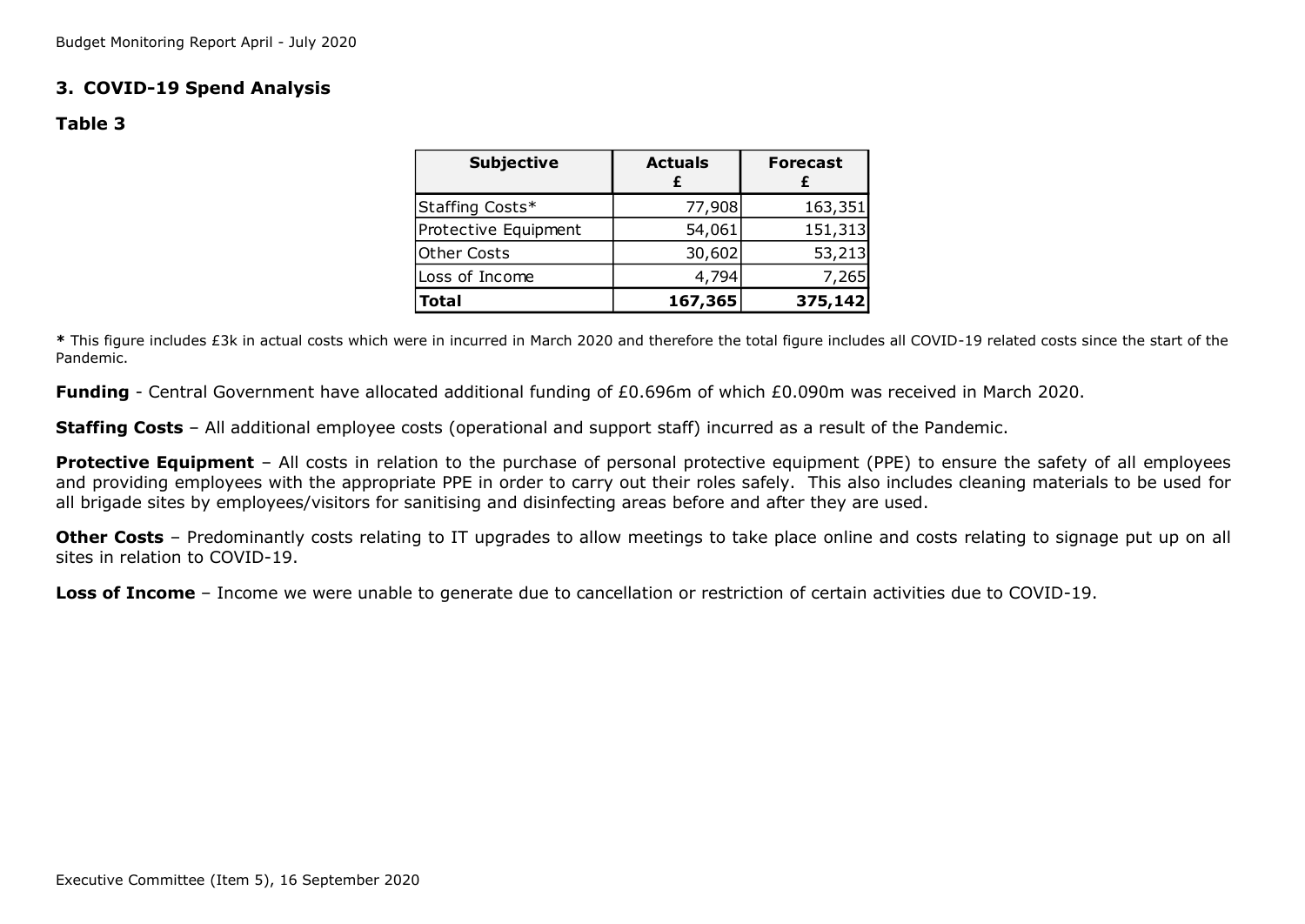# **4. Funding**

**Table 4** details the budget and forecast outturn for each category of funding.

| <b>Funding</b>                          | <b>Total Budget</b> | <b>Actual Year</b><br>to Date | <b>Forecast</b><br><b>Outturn</b> | Projected<br><b>Year End</b><br><b>Variance</b> |
|-----------------------------------------|---------------------|-------------------------------|-----------------------------------|-------------------------------------------------|
| Government Funding                      | $-3,531,360$        | $-1,196,833$                  | $-3,531,360$                      | 0                                               |
| Specific Grants                         | $-1,106,440$        | $-709,671$                    | $-2,548,260$                      | $-835,811$                                      |
| <b>NNDR</b>                             | $-4,123,802$        | $-2,444,027$                  | $-3,517,793$                      | 0                                               |
| $\mathsf{Top-up}$ /<br>Pooling Receipts | $-1,844,000$        | $-663,667$                    | $-1,844,000$                      | $\Omega$                                        |
| Precept                                 | $-20,733,810$       | $-7,012,092$                  | $-20,733,810$                     | O                                               |
| <b>Grand Total</b>                      | $-31,339,412$       | $-12,026,291$                 | $-32, 175, 223$                   | $-835,811$                                      |

The level of funding is forecast to exceed the original budget by £0.835m. The majority of the additional funding (£0.606m) is due to the Treasury making additional funds available to respond to the COVID-19 Pandemic. Furthermore, following the Grenfell enquiry, Central Government have allocated funds specifically for the Fire Sector Protection teams to carry out a review of all high-rise buildings and support initial improvements in local protection capability. This has resulted in additional in-year funding of £0.230m. This funding is required to be spent by December 2021 and so any unspent balance at year-end will need to be transferred to a dedicated protection funding reserve.

We do not anticipate COVID-19 impacting the Precept/NNDR funding for 2020/21 and therefore have projected the funding to budget. However, as collection deficits are identified in the following financial year, it is very likely that this will result in a reduction in funding from 2021/21 in these areas due to the financial impact COVID-19 has had on businesses and council taxpayers.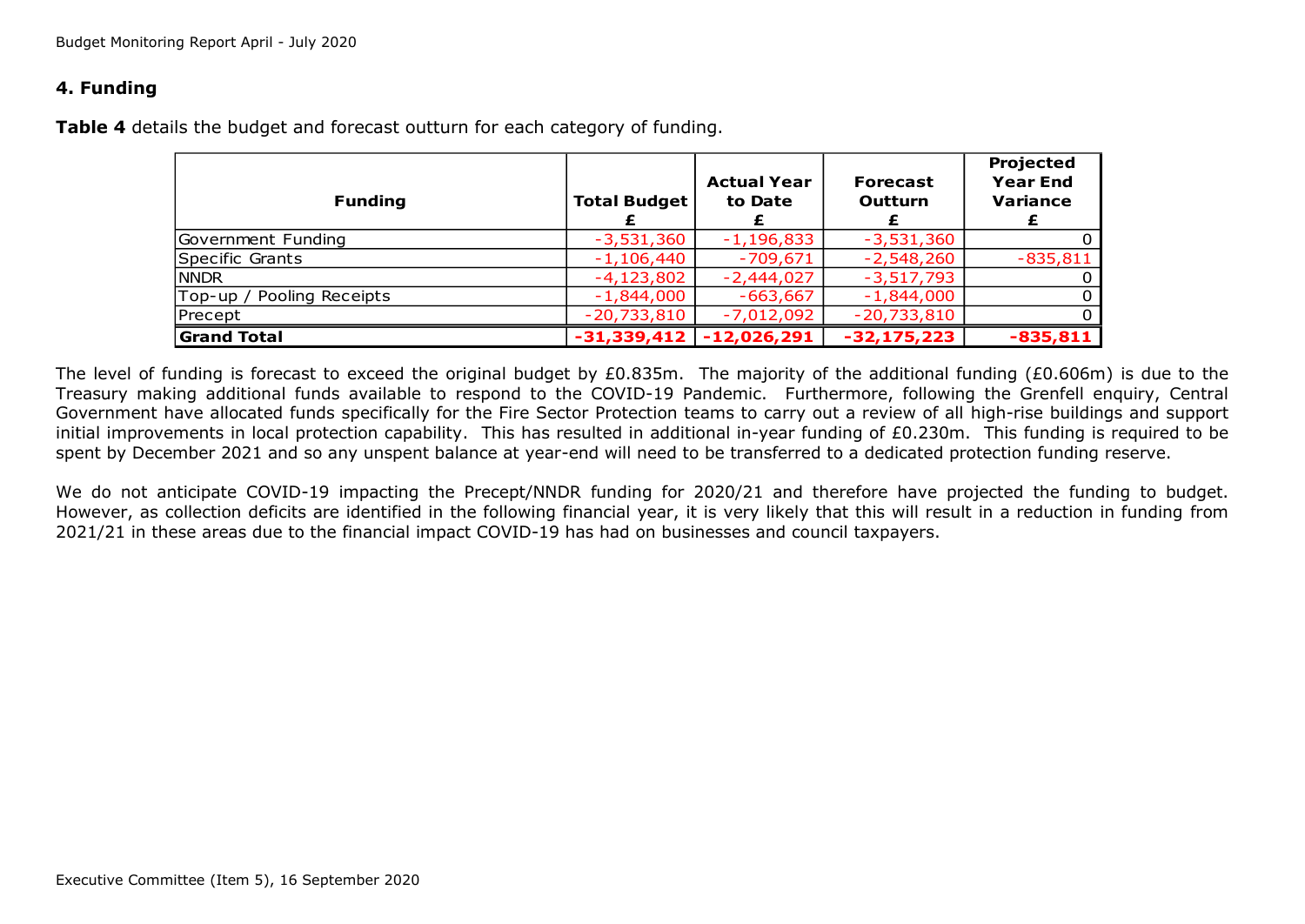# **5. Capital Monitoring**

# **Capital Forecast**

The capital programme for 2020/21 £3.025m, including £1.809m worth of carry forward capital projects from 2019/20.

|                                              | <b>Original Budget</b> | <b>Carry Forwards</b> | <b>Revised Budget</b> | <b>Actual Year to</b> |                 | <b>Forecast</b> | <b>Projected Year</b> |
|----------------------------------------------|------------------------|-----------------------|-----------------------|-----------------------|-----------------|-----------------|-----------------------|
| <b>Project Name</b>                          | 2020/21                | 2019/20               | 2020/21               | Date                  | <b>Slippage</b> | <b>Outturn</b>  | <b>End Variance</b>   |
|                                              |                        |                       |                       |                       |                 |                 |                       |
| Property                                     | 500,000                | 217,698               | 717,698               | 234,712               |                 | 517,698         | $-200,000$            |
| Property Review*                             |                        | 919,515               | 919,515               | 2,105,863             |                 | 3,606,000       | 2,686,485             |
| <b>Total Property Portfolio</b>              | 500,000                | 1,137,213             | 1,637,213             | 2,340,575             | 0               | 4,123,698       | 2,486,485             |
| Hydraulic Equipment                          | 51,000                 | 11,635                | 62,635                |                       |                 | 62,635          |                       |
| Operational Equipment                        | 90,000                 | 35,000                | 125,000               |                       |                 | 125,000         |                       |
| Operational Red Fleet Vehicles               | 500,000                | 610,200               | 1,110,200             | 178,826               | 200,000         | 810,200         | $-100,000$            |
| Operational White Fleet Vehicles             |                        | 14,801                | 14,801                | 14,801                |                 | 14,801          |                       |
| <b>Total Fire Appliances &amp; Equipment</b> | 641,000                | 671,636               | 1,312,636             | 193,627               | 200,000         | 1,012,636       | $-100,000$            |
| <b>ICT</b>                                   | 75,000                 |                       | 75,000                | 23,376                |                 | 75,000          |                       |
| <b>Total Support</b>                         | 75,000                 | 0                     | 75,000                | 23,376                | $\bf{0}$        | 75,000          |                       |
| <b>Grand Total</b>                           | 1,216,000              | 1,808,849             | 3,024,849             | 2,557,578             | 200,000         | 5,211,334       | 2,386,485             |

**N.B.** The forecast year-end variance for Property Review (£2.686m) is expected to be offset by additional capital receipts and contributions which will result in a net variance of circa £1m against the forecast expenditure and risks previously reported to Committee.

# **Capital Funding**

The capital programme will be funded as follows:

| <b>Funding</b>                  | <b>Balance at 1</b><br><b>April 2020</b><br>£000 | Estimated<br>Transfers (in)<br>£000 | <b>Estimates</b><br><b>Transfers Out</b><br>£000 | <b>Balance at 31</b><br><b>March 2020</b><br>£000 |
|---------------------------------|--------------------------------------------------|-------------------------------------|--------------------------------------------------|---------------------------------------------------|
| Revenue Contribution to Capital | $-1.442$                                         | $-1,815$                            | 1,039                                            | $-2,218$                                          |
| Other Capital Contributions     |                                                  | $-4,172$                            | 4,172                                            |                                                   |
| <b>Total Capital Funding</b>    | $-1.442$                                         | $-5,987$                            | 5,211                                            | $-2,218$                                          |